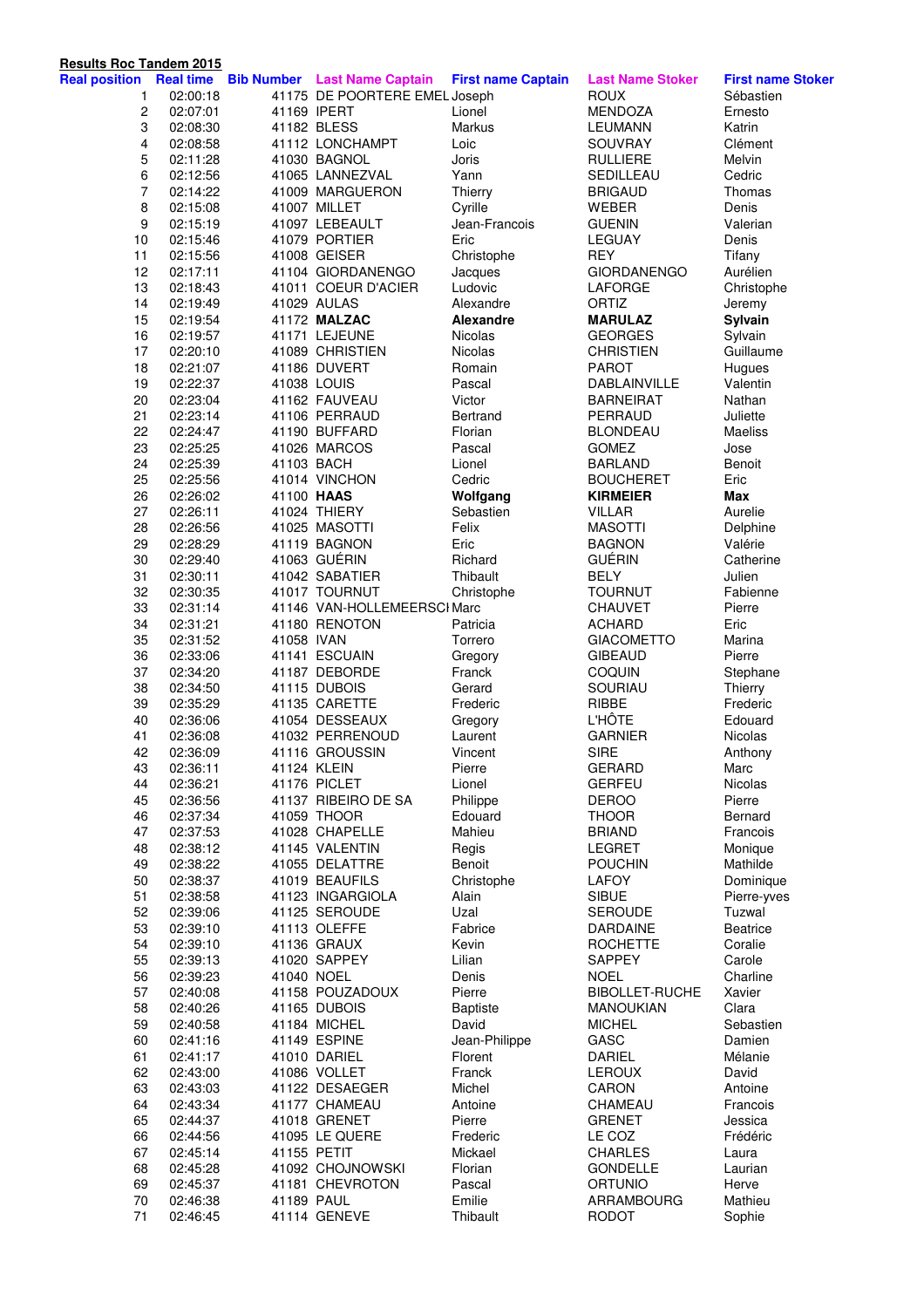| 72         | 02:47:17             |             | 41012 VEILLET                     | Philippe                          | <b>DOERLER</b>                         | Gregory                  |
|------------|----------------------|-------------|-----------------------------------|-----------------------------------|----------------------------------------|--------------------------|
| 73         | 02:47:39             |             | 41022 LAMBERT                     | David                             | LAPEYRE                                | Carole                   |
| 74         | 02:48:14             |             | 41159 MOUROT                      | Hubert                            | <b>FISSIER</b>                         | Pascal                   |
| 75         | 02:48:32             |             | 41045 FAYOLLE                     | Jean-Francois                     | CASAGRANDE                             | Jérôme                   |
| 76         | 02:48:44             |             | 41078 TARIOL                      | Jean-Laurent                      | <b>ESTEBE</b>                          | Nicolas                  |
| 77<br>78   | 02:48:59<br>02:49:32 |             | 41080 CHOJNOWSKI<br>41188 LAFONT  | Francois<br>Nathalie              | <b>CHOJNOWKI</b><br>LE MOULEC          | Isabelle<br>Ronan        |
| 79         | 02:49:56             |             | 41157 BRAU-NOGUE                  | Fabien                            | BRAU-NOGUÉ                             | Muriel                   |
| 80         | 02:50:03             |             | 41031 JOUVE                       | Jean                              | TEJADA                                 | Laurent                  |
| 81         | 02:50:15             |             | 41013 SERVIO                      | Anthony                           | <b>THIBESSARD</b>                      | <b>Bastien</b>           |
| 82         | 02:53:55             |             | 41027 BOISSY                      | Eléa                              | LOUBET                                 | Marion                   |
| 83         | 02:54:52             |             | 41139 DEGER                       | Christian                         | <b>LEYRER</b>                          | Frank                    |
| 84         | 02:55:33             |             | 41130 VINCENT                     | Delphine                          | <b>MARCHAL</b>                         | Alexandra                |
| 85         | 02:55:40             |             | 41082 DESABLENCE                  | David                             | ??                                     | 22                       |
| 86         | 02:55:42             |             | 41044 DE GOUVILLE                 | Clémence                          | <b>FLEURY</b>                          | Pierre-Marie             |
| 87         | 02:56:03             |             | 41150 RODIER                      | Philippe                          | <b>RODIER</b>                          | Nicolas                  |
| 88         | 02:58:12             |             | 41081 SCHILLER                    | <b>Stefan</b>                     | <b>SCHILLER</b>                        | <b>Markus</b>            |
| 89         | 02:59:26             |             | 41174 CORDONNIER                  | Caroline                          | <b>PONDANT</b>                         | Eric                     |
| 90         | 02:59:36             |             | 41093 MUSSEAU                     | Stephane                          | <b>FEUGIER</b>                         | Elodie                   |
| 91         | 03:00:21             |             | 41120 CHARREARD                   | Michel                            | <b>JACOB</b>                           | Valere                   |
| 92         | 03:00:54             |             | 41003 AILLAUD                     | Laurent                           | LE GOFF                                | Nicolas                  |
| 93         | 03:02:04             |             | 41076 PEREIRA                     | Serge                             | <b>RUSE</b>                            | Cyril                    |
| 94         | 03:02:04             |             | 41109 RIBOUCHON                   | Herve                             | <b>BELTRITTI</b>                       | Jean                     |
| 95<br>96   | 03:02:20             |             | 41167 DURAND<br>41084 LEFORESTIER | Franck                            | <b>DURAND</b>                          | Mathys<br>Chantal        |
| 97         | 03:02:55<br>03:03:31 |             | 41107 CHAVET                      | Remy<br>Cedric                    | <b>SAHUT</b><br><b>GODEST</b>          |                          |
| 98         | 03:03:34             |             | 41118 TALBOT                      | Olivier                           | <b>TALBOT</b>                          | Stéphane<br>Christine    |
| 99         | 03:04:08             |             | 41053 MICHOT                      | Sebastien                         | <b>DELFINO</b>                         | Laurine                  |
| 100        | 03:04:23             |             | 41185 BOUTHIAUX                   | Antoine                           | <b>BOUTHIAUX</b>                       | Cécile                   |
| 101        | 03:04:38             |             | 41098 GEOFFROY                    | Jean-Francois                     | <b>WOJTCZAK</b>                        | Magalie                  |
| 102        | 03:06:58             |             | 41160 DEREMETZ                    | Patrice                           | <b>DEREMETZ</b>                        | Marjorie                 |
| 103        | 03:08:33             |             | 41094 VANHERZEELE                 | Jef                               | VANHERZEELE                            | Héloise                  |
| 104        | 03:08:52             |             | 41057 GALLOIS                     | Christophe                        | <b>GUERIN</b>                          | Nathalie                 |
| 105        | 03:09:29             |             | 41142 KUSSEGG                     | Christian                         | <b>DEUTSCH KUSSEGG Diana</b>           |                          |
| 106        | 03:09:36             |             | 41001 PICHOLLET                   | Jean-yves                         | <b>TESSIER</b>                         | Daniel                   |
| 107<br>108 | 03:10:09<br>03:10:34 |             | 41173 BEAUME<br>41183 CHRZANOVSKI | Martine<br>Benoit                 | <b>SILVEIRA</b><br><b>BERLIN SEMON</b> | Jose-Luis<br>Justine     |
| 109        | 03:11:52             |             | 41153 MONFORT                     | Jean Marc                         | <b>WERPIN</b>                          | Karin                    |
| 110        | 03:12:21             |             | 41138 MAUCLERC                    | Loic                              | <b>DENOEL</b>                          | Hubert                   |
| 111        | 03:12:28             |             | 41152 DEMULE                      | Herve                             | <b>DEMULE</b>                          | Hervé                    |
| 112        | 03:12:30             |             | 41051 GUERRIERO                   | Remy                              | GANET- GUERRIERO Anne                  |                          |
| 113        | 03:12:35             |             | 41134 MARINI                      | Giorgio Angelo Maurizi CANDELLONE |                                        | Alessia                  |
| 114        | 03:13:15             |             | 41083 LEROUX                      | Bruno                             | <b>LEROUX</b>                          | Cristelle                |
| 115        | 03:13:44             |             | 41161 TARDY                       | Vincent                           | TARDY                                  | Estelle                  |
| 116<br>117 | 03:15:11<br>03:15:16 |             | 41023 GIRONNET<br>41144 RUFF      | Marc<br>Olivier                   | <b>DURET</b><br><b>BOULESTIER</b>      | Pascal<br>Benoit         |
| 118        | 03:16:19             |             | 41131 JEZEQUEL                    | Tangi                             | <b>JEZEQUEL</b>                        | Haude                    |
| 119        | 03:16:58             |             | 41099 RADICI                      | Lorenzo                           | <b>TOGNETTI</b>                        | Franco                   |
| 120        | 03:17:17             |             | 41148 LEONARD                     | Raphael                           | <b>VIENNET</b>                         | Cyrillle                 |
| 121        | 03:17:36             |             | 41111 LE GOFF                     | Jean-Luc                          | <b>DEBROSSE</b>                        | Yvan                     |
| 122        | 03:18:04             |             | 41064 MOUCHEL                     | Christèle                         | <b>THIEBLEMONT</b>                     | Cedric                   |
| 123        | 03:18:16             |             | 41004 FOXON                       | James                             | <b>BASS</b>                            | Clare                    |
| 124        | 03:18:39             |             | 41105 ANDRE                       | Anthony                           | LARDÈ                                  | Marine                   |
| 125<br>126 | 03:20:39<br>03:20:49 |             | 41041 GUILLOT<br>41071 JAUSSAUD   | Christophe<br>Sylvie              | <b>GUILLOT</b><br><b>BOSCA</b>         | Killian<br>Marc          |
| 127        | 03:23:20             |             | 41072 PASTEUR                     | Jean-Pierre                       | LABILLE                                | Marie-christine          |
| 128        | 03:23:32             |             | 41129 DANIEL                      | Philippe                          | <b>LARMET</b>                          | Arnaud                   |
| 129        | 03:25:55             |             | 41070 NOIRET                      | Pierre                            | <b>VAN ROSSEN</b>                      | Marit                    |
| 130        | 03:26:58             |             | 41088 TERRIER                     | Albert                            | <b>VEIILLE</b>                         | <b>Brigitte</b>          |
| 131        | 03:27:28             |             | 41016 BORIN                       | Andrea                            | <b>MARTINA</b>                         | Mathilde                 |
| 132        | 03:27:37             |             | 41164 MESTRIE                     | Vincent                           | <b>MESTRIE</b>                         | Vanessa                  |
| 133        | 03:27:56             |             | 41143 FISSOT                      | Sebastien                         | <b>DEVOYON</b>                         | Sophie                   |
| 134        | 03:28:50             |             | 41170 CROT                        | Philippe                          | ???                                    | ???                      |
| 135        | 03:29:10             |             | 41154 GARDE                       | Marvin                            | <b>PAIGNOT</b>                         | Coraline                 |
| 136<br>137 | 03:29:14<br>03:32:24 |             | 41056 GRIVAULT<br>41101 SIVIGNON  | Alain<br>Herve                    | <b>GRIVAULT</b><br><b>BRETON</b>       | Corine<br><b>Nicolas</b> |
| 138        | 03:32:28             |             | 41121 VAILLE                      | Olivier                           | <b>MIRESSI</b>                         | Nicolas                  |
| 139        | 03:33:20             |             | 41087 OLLERER                     | <b>Michael</b>                    | <b>KOPPENSTEINER</b>                   | <b>Susanne</b>           |
| 140        | 03:33:48             |             | 41052 DALMAU                      | Oscar                             | DALMAU                                 | Patricia                 |
| 141        | 03:34:20             |             | 41091 ASPERTI                     | <b>Bruno</b>                      | <b>ASPERTI</b>                         | Ulysse                   |
| 142        | 03:35:34             |             | 41036 LEJEUNE                     | Mélanie                           | <b>LEJEUNE</b>                         | Lionel                   |
| 143        | 03:38:25             |             | 41069 FOURNEL                     | Gauthier<br>Pierre                | ???<br><b>VENOT</b>                    | ???<br>Sebastien         |
| 144        | 03:40:43             | 41006 HENRY |                                   |                                   |                                        |                          |